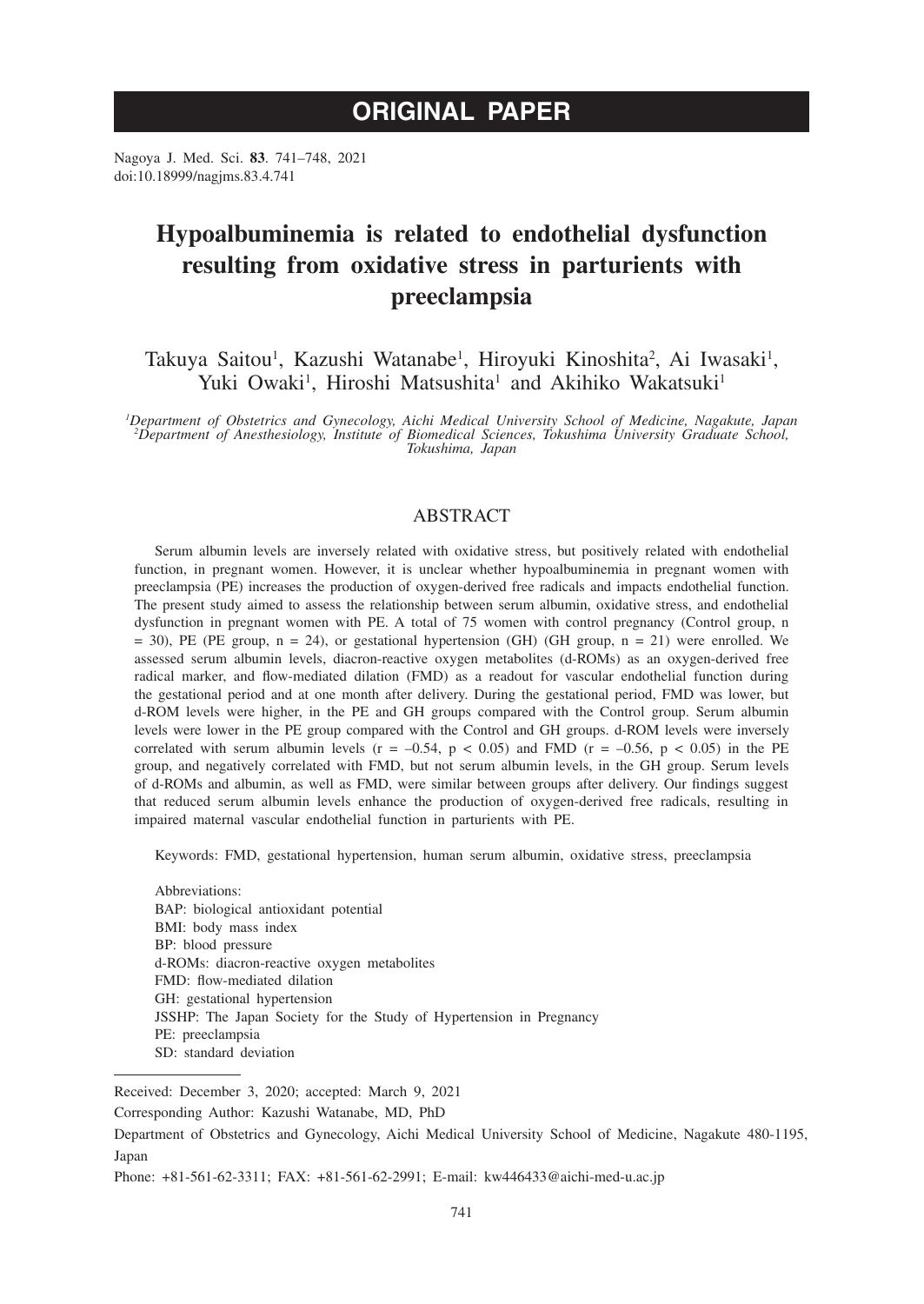This is an Open Access article distributed under the Creative Commons Attribution-NonCommercial-NoDerivatives 4.0 International License. To view the details of this license, please visit (http://creativecommons.org/licenses/by-nc-nd/4.0/).

## INTRODUCTION

Hypertensive disorders of pregnancy refer to a group of diseases involving hypertension in pregnancy and are a significant cause of maternal, fetal, and neonatal morbidity and mortality.1 Vasospasm, which reflects a vasomotor imbalance in maternal blood vessels, is common to the disorders,<sup>2</sup> and maternal endothelial dysfunction is associated with a systemic increase in oxygen-derived free radicals, resulting in oxidative stress and maternal morbidity.<sup>3</sup> Hypertensive disorders of pregnancy are further classified into gestational hypertension (GH), preeclampsia (PE), superimposed preeclampsia, and chronic hypertension. GH is defined as persistent de novo hypertension that develops at or after 20 weeks gestation. PE is a specific type of GH which is accompanied by a combination of new-onset proteinuria, maternal organ dysfunction, or uteroplacental dysfunction at or after 20 weeks gestation.<sup>4</sup> Hypoalbuminemia is a comorbidity of PE, but not GH, and results from serum albumin leaking from the maternal body via urine. The relationship between hypoalbuminemia and the increased production of oxygen-derived free radicals is unclear, although some studies have reported a potential association.<sup>5</sup> We previously reported that serum albumin reduces oxidative stress by inhibiting NADPH oxidase in human vascular smooth muscle, and that serum albumin is inversely related to oxidative stress and positively related to endothelial function in pregnant women.<sup>5</sup> However, it remains unclear whether hypoalbuminemia in pregnant women with PE increases the production of oxygen-derived free radicals and impacts endothelial function. It is also unclear whether serum albumin levels, production of oxygen-derived free radicals, and endothelial function change after delivery.

Here we hypothesized that hypoalbuminemia increases oxygen-derived free radical levels, leading to vascular endothelial dysfunction in pregnant women with PE. To this end, the present study aimed to assess relationships between serum albumin, oxidative stress, and endothelial dysfunction in pregnant women with PE.

## MATERIALS AND METHODS

Participants were 24 pregnant women with PE (PE group), 21 with GH (GH group), and 30 with uncomplicated pregnancies (Control group) who were recruited between April 1, 2010, and March 31, 2018, at Aichi Medical University (Aichi, Japan). Blood pressure (BP) measurements were performed in the sitting position after a 10-minute resting period during pregnancy and at one month after delivery. GH was defined according to the Japan Society for the Study of Hypertension in Pregnancy (JSSHP) criteria, as follows: systolic BP ≥140 mmHg or diastolic BP ≥90 mmHg after 20 weeks' gestation and hypertension normalize by 12 weeks' postpartum. PE was defined according to criteria of JSSHP, as follows: PE is gestational hypertension accompanied by one or more of the following new-onset conditions at or after 20 weeks' gestation, but all symptoms are normalized by 12 weeks' postpartum. Proteinuria (≥300 mg protein/24 hours), other maternal organ dysfunction, or uteroplacental dysfunction.<sup>4</sup> None of the participants smoked, consumed alcohol or caffeine, or had a history of thyroid disease, hypertension, diabetes mellitus, hyperlipidemia, or liver disease, and were not taking any medications known to influence lipoprotein metabolism. All control group participants underwent cesarean section due to previous cesarean section, breech presentation, or surgery involving the uterine myometrium. Written informed consent was obtained from each participant and the study was conducted in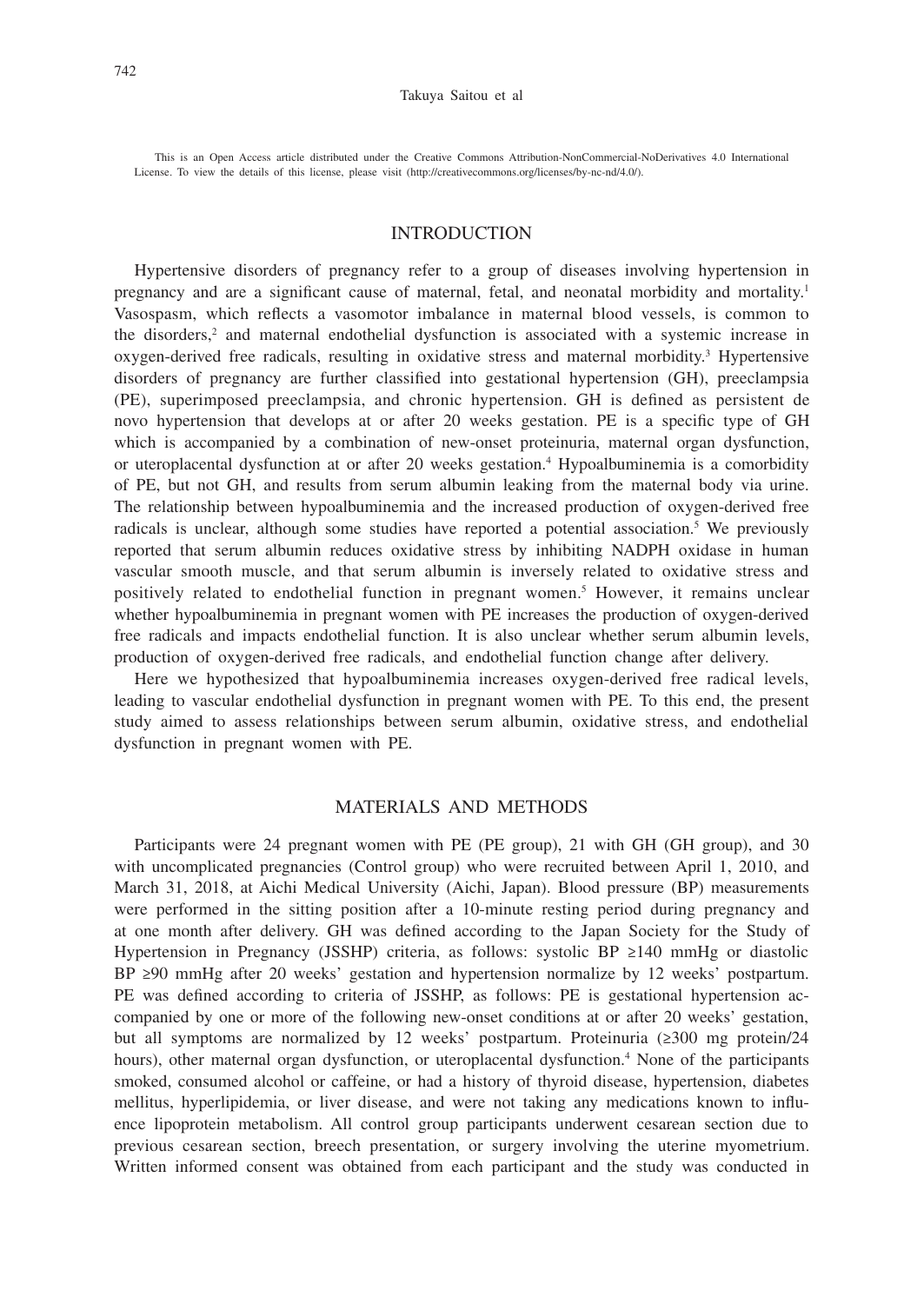accordance with the principles of the Declaration of Helsinki. The Ethics Committee of Aichi Medical University approved this study on November 26, 2018 (Registration No. 2018-H295).

We collected blood sample and measured FMD at the time of onset in the PE and GH groups, and examination around 34weeks of pregnancy before cesarean section in the control group.

Blood samples were processed as previously described,<sup>6-8</sup> and serum was stored at  $-80^{\circ}$ C until use. Serum diacron-reactive oxygen metabolites (d-ROMs) and serum biological antioxidant potential (BAP) were analyzed using the Free Radical Analytical System 4 (FRAS, Diacron, Grosseto, Italy).<sup>9,10</sup>

Flow-mediated dilation (FMD) of the brachial artery was measured as a proxy for maternal endothelial function, using a high-resolution Doppler ultrasound (Voluson E8, GE Healthcare, Zipf, Austria) with a 10-MHz transducer, as previously described.11,12 We collected blood samples and measured FMD during pregnancy and at one month after delivery.

Statistical analyses were performed using JMP Statistical Software version 12 for Windows (SAS Institute Inc., Cary, NC). Data were expressed as mean ± standard deviation (SD). G\*Power software 3.1.9.3 for Windows (Heinrich-Heine-Universität, Düsseldorf, Germany) was used for power calculations. According to the power calculations, a sample size of 24 would provide 91% power to detect a d-ROM difference between the three groups at a significance level of 0.05  $(SD = 163.0)$ , 99% power to detect a serum albumin difference between the three groups at a significance level of 0.05 (SD = 0.4), and 100% power to detect a FMD difference between the three groups at a significance level of  $0.05$  (SD = 2.6). Patient characteristics, albumin levels, serum d-ROM levels, and FMD before and after delivery were compared using one-way analysis of variance followed by Fisher's multiple comparison test. Correlations between d-ROM levels and FMD, and between albumin and d-ROM levels, in the PE and GH groups were assessed using single regression analysis. P<0.05 was considered statistically significant. Statistical power was calculated using a post hoc power analysis among the Control, PE, and GH groups (significance level,  $\alpha=0.05$ ).

## RESULTS

We analyzed 75 pregnant women (Control group,  $n = 30$ ; PE group,  $n = 24$ ; GH group,  $n =$ 21) during the study period. Maternal age, body mass index (BMI), parity, and Gestational age at time of study did not differ among the three groups (Table 1). Gestational age at delivery was significantly shorter in the PE group compared to GH and Control groups  $(p<0.01$  vs. GH, *p<0.0001* vs. Control), but did not differ between the GH and Control groups (Table 1). Neonatal weight was significantly lower in the PE group compared to GH and Control groups ( $p < 0.01$  vs. GH,  $p < 0.0001$  vs. Control), also significantly lower in the GH group compared to Control group (*p<0.0001*) (Table 1). Systolic and diastolic BP values were higher in the PE (*p<0.0001*) and GH  $(p<0.0001)$  groups compared with the Control group, but did not differ between the PE and GH groups (Table 1). FMD values were lower in the PE (*p<0.0001*) and GH (*p<0.0001*) groups compared with the Control group, but did not differ between the PE and GH groups (Table 1).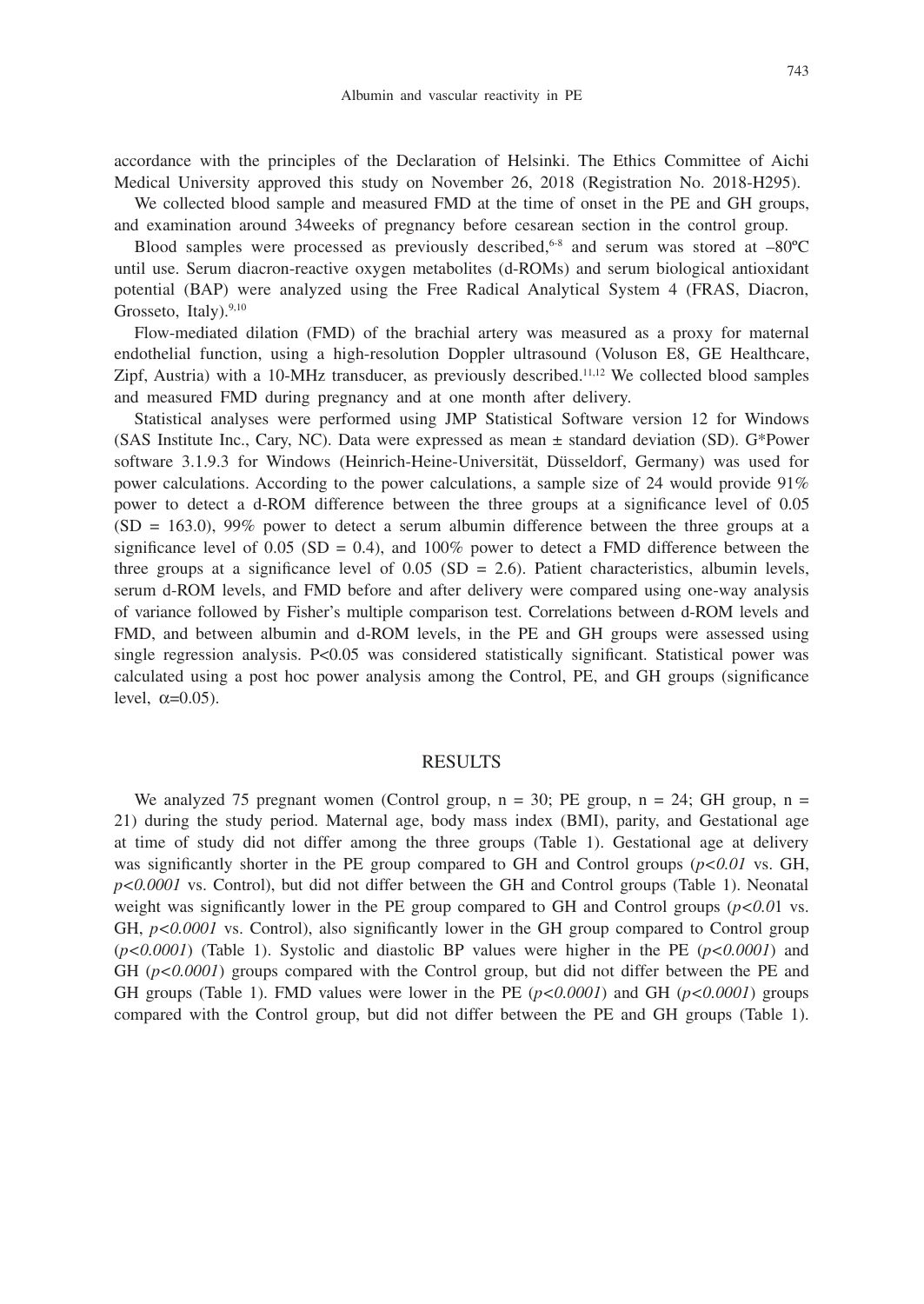|                                         | Control $(n=30)$ | $PE (n=24)$                   | $GH$ (n=21)                  |
|-----------------------------------------|------------------|-------------------------------|------------------------------|
| Maternal age (year)                     | $33.9 \pm 4.2$   | $32.8 \pm 4.1$                | $32.7 \pm 4.3$               |
| Body mass index $(kg/m2)$               | $23.6 \pm 2.2$   | $26.3 \pm 4.0$                | $26.6 \pm 4.1$               |
| <b>Parity</b>                           | $0.8 \pm 0.7$    | $0.7 \pm 0.7$                 | $0.6 \pm 0.7$                |
| Gestational age at time of study (week) | $34.6 \pm 1.2$   | $34.5 \pm 3.0$                | $35.6 \pm 1.9$               |
| Gestational age at delivery (week)      | $38.2 \pm 1.1$   | $35.8 \pm 2.6$ <sup>a,b</sup> | $37.4 \pm 2.6$               |
| Neonatal weight (g)                     | $3001 \pm 286$   | $2017 \pm 601$ a,b            | $2469 \pm 494$ <sup>a</sup>  |
| Systolic $BP$ (mmHg)                    | $114.6 + 14.4$   | $159.0 + 15.7$ <sup>a</sup>   | $151.8 + 7.2$ <sup>a</sup>   |
| Diastolic BP (mmHg)                     | $71.3 \pm 11.3$  | $96.4 \pm 12.1$ <sup>a</sup>  | $93.6 \pm 10.7$ <sup>a</sup> |
| FMD $(\% )$                             | $9.8 \pm 2.6$    | $3.1 \pm 2.6$ <sup>a</sup>    | $3.7 \pm 2.5$ <sup>a</sup>   |

**Table 1** Clinical characteristics of the study population

BP: blood pressure

PE: preeclampsia

GH: gestational hypertension

FMD: flow mediated dilation

Data are expressed as mean ± SD.

a p<0.0001 vs. Control

b p<0.01 vs. GH

Statistical power calculated with post-hoc power analysis among the Control, PE and GH groups. (significance level  $\alpha$ =0.05)

Table 2 summarizes biochemical data in the Control, PE, and GH groups. Serum total protein  $(p<0.05$  vs. Control,  $p<0.05$  vs. GH) and albumin levels  $(p<0.001$  vs. Control,  $p<0.001$  vs. GH) were lower in the PE group compared with the Control and GH groups, but did not differ between the Control and GH groups (Table 2). Uric acid levels were higher in the PE (*p<0.001*) and GH ( $p$ <0.05) groups compared with the Control group, and higher in the PE group compared with the GH group  $(p<0.05)$  (Table 2). Creatinine  $(p<0.001$  vs. Control,  $p<0.05$  vs. GH) and triglyceride  $(p<0.001$  vs. Control,  $p<0.05$  vs. GH) levels were higher in the PE group compared with the Control and GH groups, but did not differ between the Control and GH groups (Table 2). High density lipoprotein cholesterol levels were lower in the GH group compared with the Control and PE groups  $(p<0.05 \text{ vs. Control}, p<0.05 \text{ vs. P})$ , but did not differ between the Control and PE groups. d-ROM levels were higher in the PE  $(p<0.05)$  and GH  $(p<0.05)$  groups compared with the Control group, but did not differ between the PE and GH groups (Table 2).

**Table 2** Biochemical data before the delivery in the study population

|                             | Control $(n=30)$ | $PE (n=24)$       | $GH$ (n=21)                |
|-----------------------------|------------------|-------------------|----------------------------|
| Total protein $(g/dL)$      | $6.1 \pm 0.2$    | $5.8 \pm 0.3$ a.c | $6.1 \pm 0.2$              |
| Albumin $(mg/dL)$           | $3.4 \pm 0.4$    | $2.9 \pm 0.3$ b.d | $3.5 \pm 0.4$              |
| Uric acid $(mg/dL)$         | $3.6 \pm 0.8$    | $6.6 \pm 1.8$ b,c | $5.0 \pm 1.7$ <sup>a</sup> |
| Creatinine (mg/dL)          | $0.5 \pm 0.1$    | $0.6 \pm 0.2$ b,c | $0.5 \pm 0.1$              |
| Total cholesterol (mg/dL)   | $238 \pm 53$     | $261 \pm 60$      | $234 \pm 43$               |
| $HDL$ cholesterol $(mg/dL)$ | $71 + 13$        | $74 + 17$ c       | $60 \pm 16$ <sup>a</sup>   |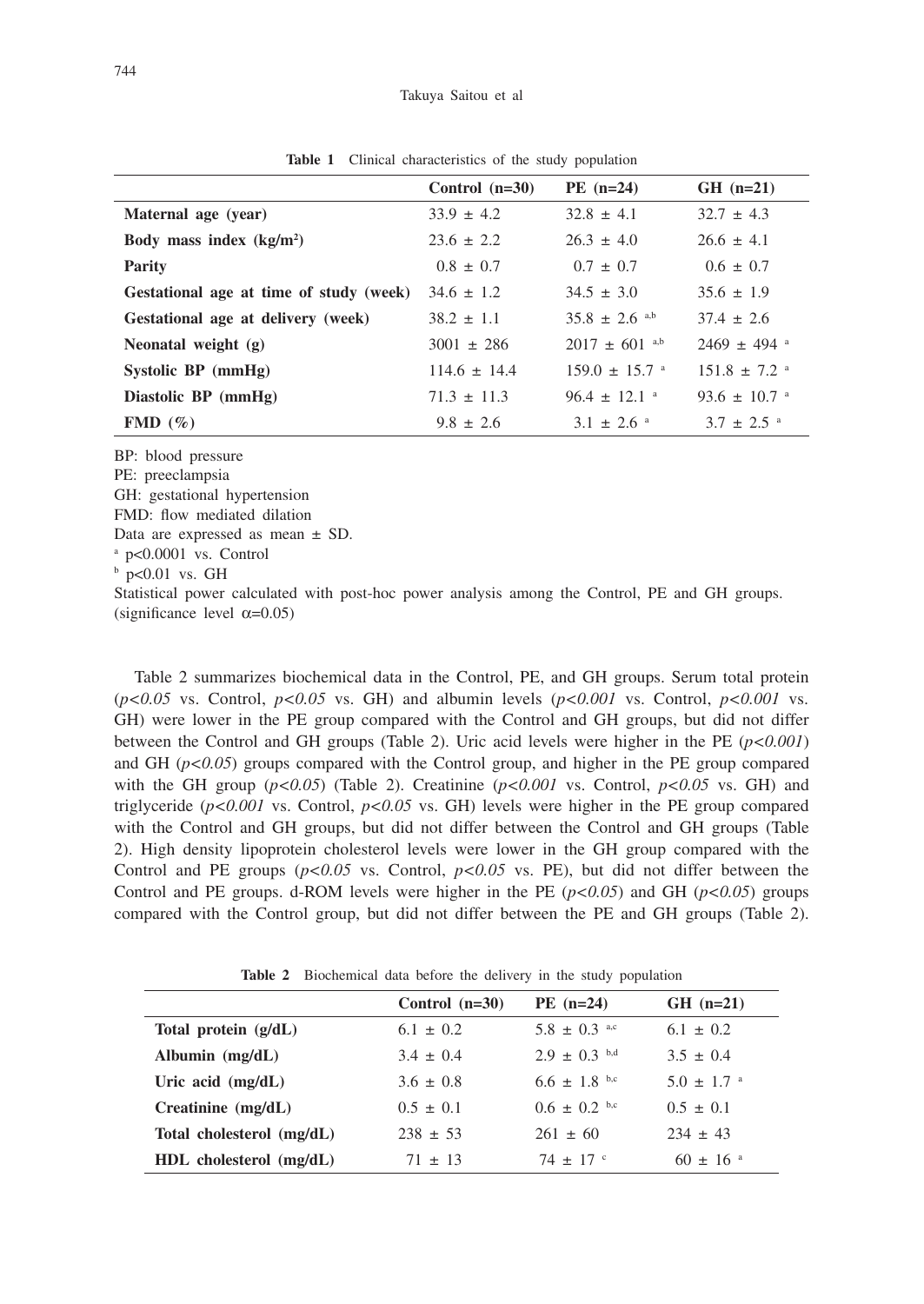| $LDL$ cholesterol $(mg/dL)$ | $115 \pm 48$  | $145 \pm 38$             | $122 \pm 35$               |
|-----------------------------|---------------|--------------------------|----------------------------|
| Triglyceride $(mg/dL)$      | $133 \pm 54$  | $295 + 195$ b,c          | $197 \pm 105$              |
| Fasting blood sugar (mg/dL) | $82 \pm 11$   | $81 \pm 12$              | $77 \pm 22$                |
| d-ROMs (CARR U)             | $594 \pm 163$ | $724 + 124$ <sup>a</sup> | $725 \pm 137$ <sup>a</sup> |

BP: blood pressure

GH: gestational hypertension

- PE: preeclampsia
- HDL: high density lipoprotein

LDL: low density lipoprotein

d-ROMs: diacron-reactive oxygen metabolites

- Data are expressed as mean ± SD.
- a p<0.05 vs Control

b p<0.001 vs Control

c p<0.05 d p<0.001 vs GH

Statistical power calculated with post-hoc power analysis among the Control, PE and GH groups. (significance level  $\alpha$ =0.05)

At one month after delivery, serum total protein, albumin, uric acid, creatinine, and triglyceride levels in the PE group were normalized, and values of blood pressure, d-ROM, and FMD in the PE and GH groups were restored to levels seen in the Control group (Table 3).

|                             | Control $(n=30)$ | $PE (n=24)$     | $GH$ (n=21)      |
|-----------------------------|------------------|-----------------|------------------|
| Systolic BP (mmHg)          | $116.8 \pm 7.7$  | $123.9 \pm 8.8$ | $124.1 \pm 10.1$ |
| Diastolic BP (mmHg)         | $66.9 \pm 9.1$   | $73.0 \pm 5.4$  | $72.5 \pm 8.3$   |
| Total protein $(g/dL)$      | $6.4 \pm 0.2$    | $6.4 \pm 0.2$   | $6.5 \pm 0.2$    |
| Albumin $(mg/dL)$           | $4.2 \pm 0.2$    | $4.1 \pm 0.4$   | $4.0 \pm 0.4$    |
| Uric acid $(mg/dL)$         | $4.7 \pm 1.1$    | $5.3 \pm 1.0$   | $5.4 \pm 0.8$    |
| $C$ reatinine $(mg/dL)$     | $0.6 \pm 0.1$    | $0.6 \pm 0.1$   | $0.6 \pm 0.1$    |
| Total cholesterol (mg/dL)   | $220 \pm 35$     | $233 \pm 39$    | $211 \pm 32$     |
| $HDL$ cholesterol $(mg/dL)$ | $71 \pm 13$      | $66 \pm 14$     | $62 \pm 17$      |
| LDL cholesterol (mg/dL)     | $117 \pm 33$     | $138 \pm 25$    | $135 \pm 20$     |
| Triglyceride $(mg/dL)$      | $79 \pm 34$      | $114 \pm 51$    | $96 \pm 44$      |
| Fasting blood sugar (mg/dL) | $81 \pm 7$       | $81 \pm 12$     | $83 \pm 6$       |
| d-ROMs (CARR U)             | $422 \pm 105$    | $357 \pm 59$    | $455 \pm 223$    |
| FMD $(\% )$                 | $9.6 \pm 1.6$    | $8.3 \pm 3.2$   | $8.0 \pm 2.1$    |

**Table 3** Biochemical date at one month after the delivery

BP: blood pressure

GH: gestational hypertension

- PE: preeclampsia
- FMD: flow mediated dilation

d-ROMs: diacron-reactive oxygen metabolites

Data are expressed as mean ± SD.

Statistical power calculated with post-hoc power analysis among the Control, PE and GH groups. (significance level  $\alpha$ =0.05)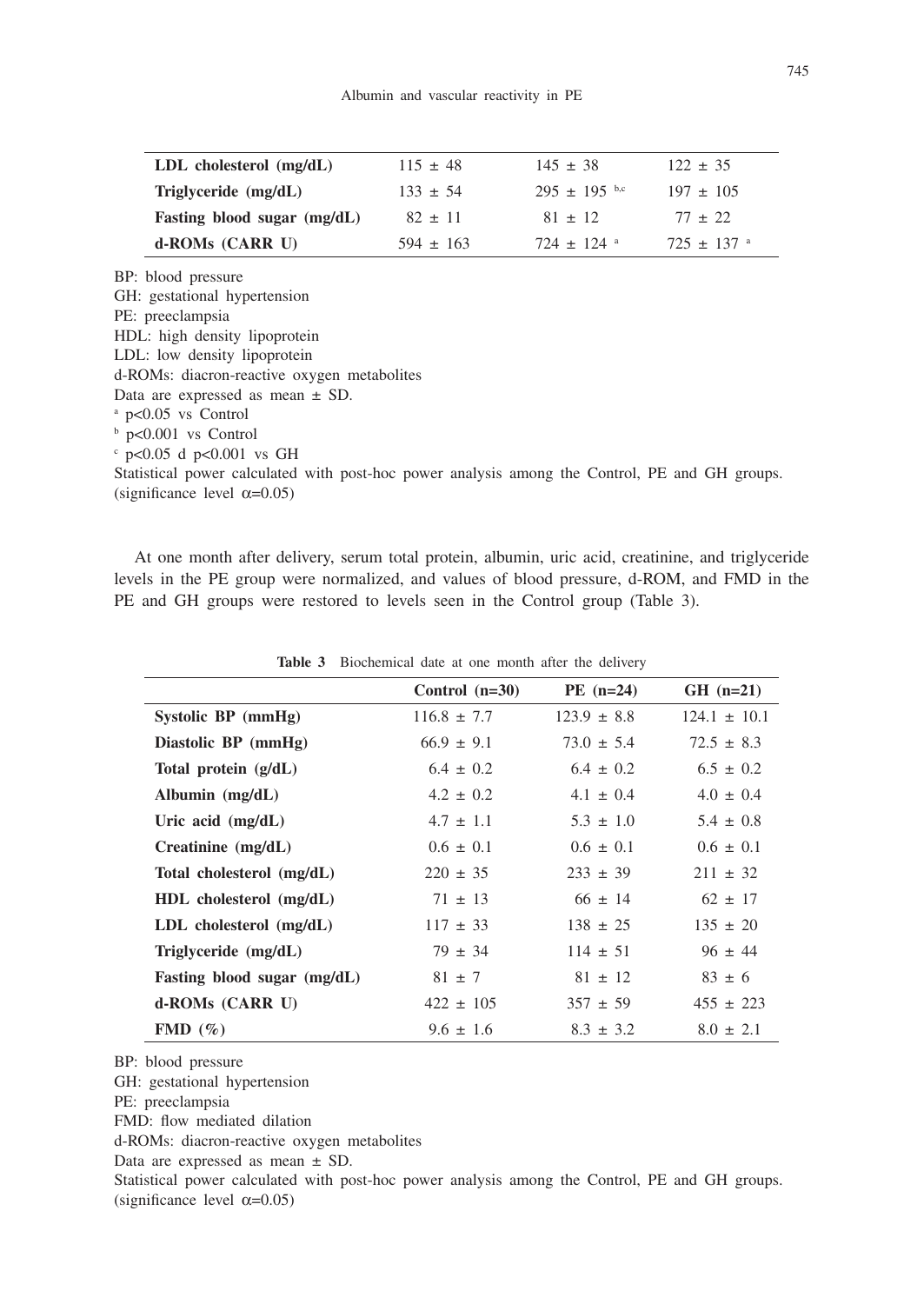#### Takuya Saitou et al

In the PE group, d-ROM levels were negatively correlated with serum albumin levels (*r=–0.54*,  $p \le 0.05$ ; Figure 1A) and FMD ( $r = -0.56$ ,  $p \le 0.05$ ; Figure 1B) during pregnancy. In the GH group, d-ROM levels were negatively correlated with FMD (*r=–0.60*, *p<0.01*; Figure 1D), but no correlation was observed between albumin and d-ROM levels during pregnancy (Figure 1C).



**Fig. 1** Relationship between human serum albumin, concentrations of diacron reactive oxygen metabolites (d-ROMs) and flow-mediated vasodilation (FMD) in pregnant women with preeclampsia and gestational hypertension

- **Fig. 1A:** Relationship between human serum albumin and concentrations of diacron reactive oxygen metabolites (d-ROMs). Closed circles represent pregnant women with preeclampsia. (*r=–0.54*; *p<0.05*)
- **Fig. 1B:** Relationship between concentrations of diacron reactive oxygen metabolites (d-ROMs), and flow-mediated vasodilation (FMD). Closed circles represent pregnant women with preeclampsia. (*r=–0.56*; *p<0.05*)
- **Fig. 1C:** Relationship between human serum albumin and concentrations of diacron reactive oxygen metabolites (d-ROMs). Open circles represent pregnant women with gestational hypertension. (*r=–0.26*; *p=0.42*)
- **Fig. 1D:** Relationship between concentrations of diacron reactive oxygen metabolites (d-ROMs), and flow-mediated vasodilation (FMD). Open circles represent pregnant women with gestational hypertension. (*r=–0.60*; *p<0.01*)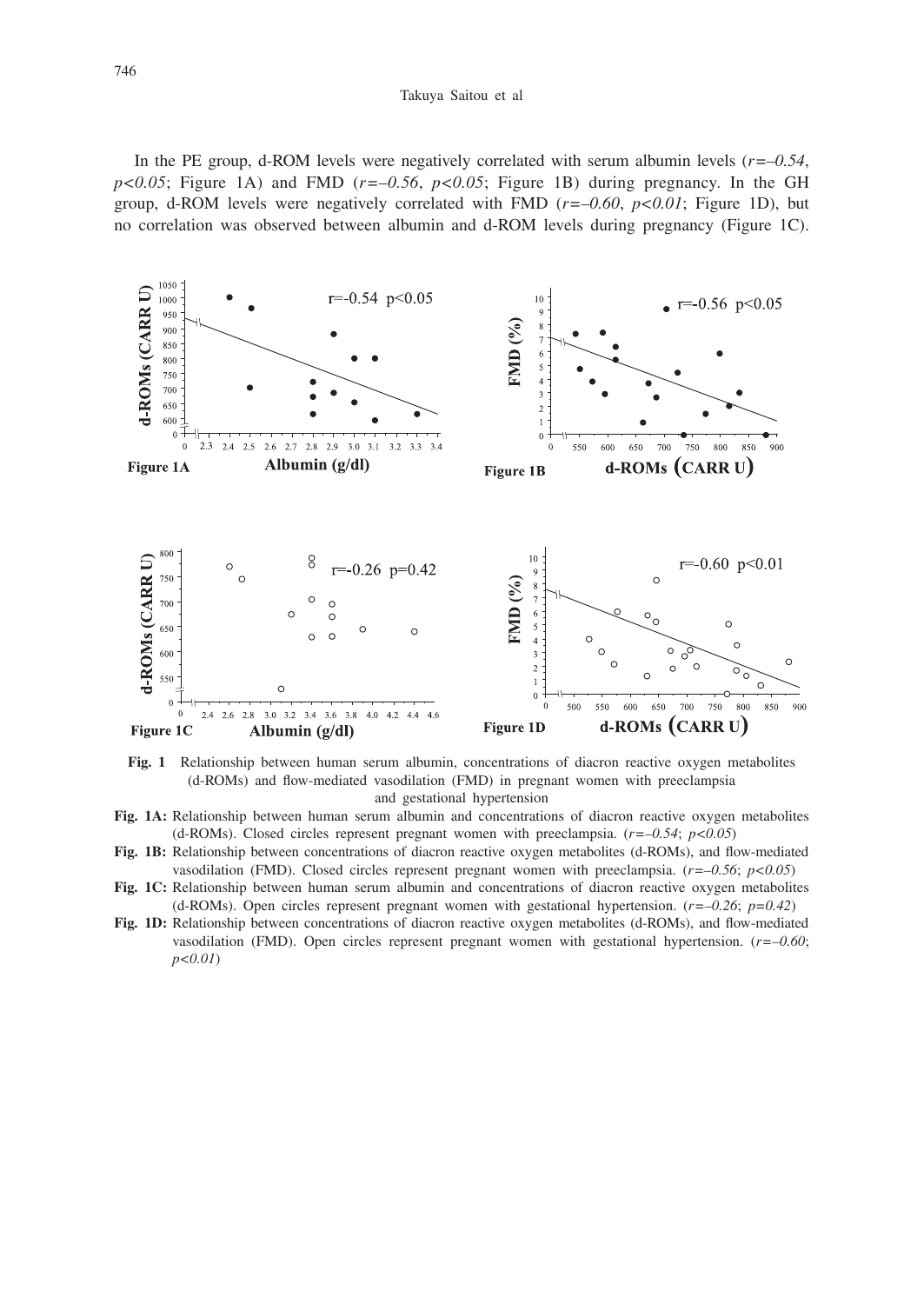## **DISCUSSION**

Albumin is the most abundant protein in plasma and generally considered to be a multifunctional transport protein. It is thought to be the predominant circulating antioxidant in plasma, and is continuously exposed to oxidative stress.<sup>5</sup> Serum albumin levels were lower in the PE group compared with the GH and Control groups, with no difference between the GH and Control groups, in the present study. All women in the PE group during pregnancy had proteinuria, likely reflecting protein (e.g., albumin) secretion from the body via urine.

Serum d-ROM levels in the PE and GH groups were higher during pregnancy, although the levels did not significantly differ between the two groups. There was also a negative correlation between levels of oxidative stress and FMD between the PE and GH groups. These results suggest that enhanced levels of serum oxidative stress may cause maternal endothelial dysfunction. This conclusion is supported by our previous finding that an increase in oxygen-derived free radicals during pregnancy impairs the endothelial function of patients with hypertensive disorders of pregnancy.3 A negative correlation was also found between serum albumin and d-ROM levels in the PE group, but not in the GH group, suggesting that lower serum albumin levels may predict higher serum levels of oxygen-derived free radicals in pregnant women with PE, but not GH. In human vascular smooth muscle cells, albumin reportedly reduces superoxide levels by inhibiting membrane recruitment of the NADPH oxidase cytosolic subunit p47phox, a critical mediator of oxygen-derived free radical production in cardiovascular diseases.5,13,14 Therefore, the reduced levels of serum albumin may, at least in part, play a role in augmenting oxidative stress in pregnant women with PE, but not GH. Levels of serum albumin, d-ROMs, and FMD in the PE group were restored to the normal range at one month after delivery. The recovery of serum albumin levels may have contributed to both normalizing FMD and reducing oxidative stress, although the underlying mechanism is unclear.

This study has some limitations. First, the sample population was small and came from a single medical institution. Second, there was no difference in FMD among the Control, PE, and GH groups at one month after delivery. These results are somewhat inconsistent with previous studies showing that women with a history of PE had a lower FMD at one year after delivery and thus are at an increased risk of developing cardiovascular diseases later in life.<sup>15-21</sup> Further large-scale multicenter clinical studies will be needed to address the above issues.

In conclusion, reduced serum albumin levels enhance the production of oxygen-derived free radicals, which in turn impairs maternal vascular endothelial function in parturients with PE.

### ACKNOWLEDGMENTS

The authors would like to appreciate the pregnant women for taking part in this study.

## DISCLOSURE

HK is a consult of IMI Co. Ltd, Koshigaya, Saitama, Japan. Other authors declare no conflicts of interest in connection with this article.

## **REFERENCES**

1 Mackay AP, Berg CJ, Atrash HK. Pregnancy-related mortality from preeclampsia and eclampsia. *Obstet*